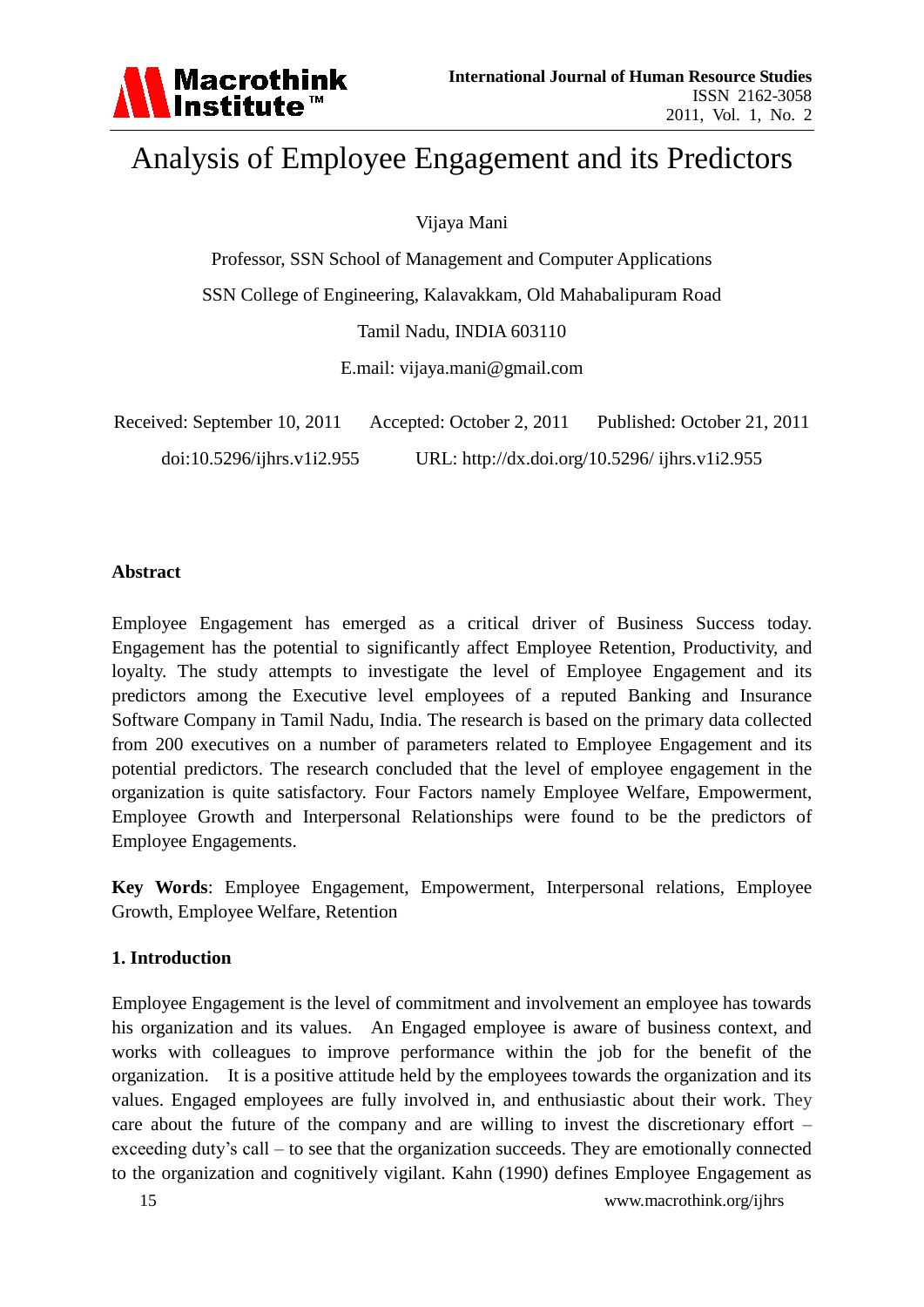

the harnessing of organization's members to their work roles. Gallup research group defines employee engagement as the individual's involvement and satisfaction with as well as enthusiasm for work Harter (2002).

The basic aspects of employee engagement according to little and little (2006) are the employees and their own unique psychological makeup and experience, the employers and their ability to create the conditions that promote employee engagement and the Interaction between employees at all levels. Thus, it is largely the organization's responsibility to create an environment and culture conducive to this partnership, and a win-win equation.

The purpose of this study was to determine the level of Employee Engagement among the executive level employees of a reputed Banking and Insurance Software Company (BSC) in Tamil Nadu. The Company offers state-of-the-art, comprehensive solutions for core banking, corporate banking, wealth & asset management and insurance. It is an information technology and software development company. The company is engaged in developing specialty software applications for the banking, financial and insurance sectors. The paper has also made an attempt to identify the predictors of Employee Engagement.

#### **2. Literature Review**

Seijts, Gerard H.; Crim, Dan (2006) offers several avenues for action which is summarized as the Ten C's of employee engagement namely connect, career, clarity, convey, congratulate, contribute, control and collaborate, credibility  $\&$  confidence. Lockwood, Nancy R (2007) states that employee engagement is a key business driver for organizational success. High levels of engagement in domestic and global firms promote retention of talent, foster customer loyalty and improve organizational performance and stakeholder value. A complex concept, engagement is influenced by many factors--from workplace culture, organizational communication and managerial styles to trust and respect, leadership and company reputation. Schneider, Benjamin; Macey, William H.; Barbera, Karen M.; Martin, Nigel (2009) discusses the involvement that employee engagement has with customer satisfaction. The author defines employee engagement as the involvement that a person has with their work and the extent in which people believe in what they are doing in their jobs. Soyars, Maureen; Brusino, Justin (2009) describes the results of a study about employee engagement. The study concluded that only one-third of employees were engaged. The three elements that drive employee engagement include contributions, connections, and growth and advancement. Wallace, Les; Trinka, Jim (2006) discusses the importance of employee engagement to drive productivity during tough economic times. According to the research, employee engagement and productivity reduces turnover and increases focus about 20%. It states that great leadership generates increased employee engagement that results in organizational performance.

Britt, Adler, and Bartone (2001) found that engagement in meaningful work can lead to perceived benefits from the work. Other research using a different measure of engagement (i.e. involvement and enthusiasm) has linked it to such variables as employee turnover, customer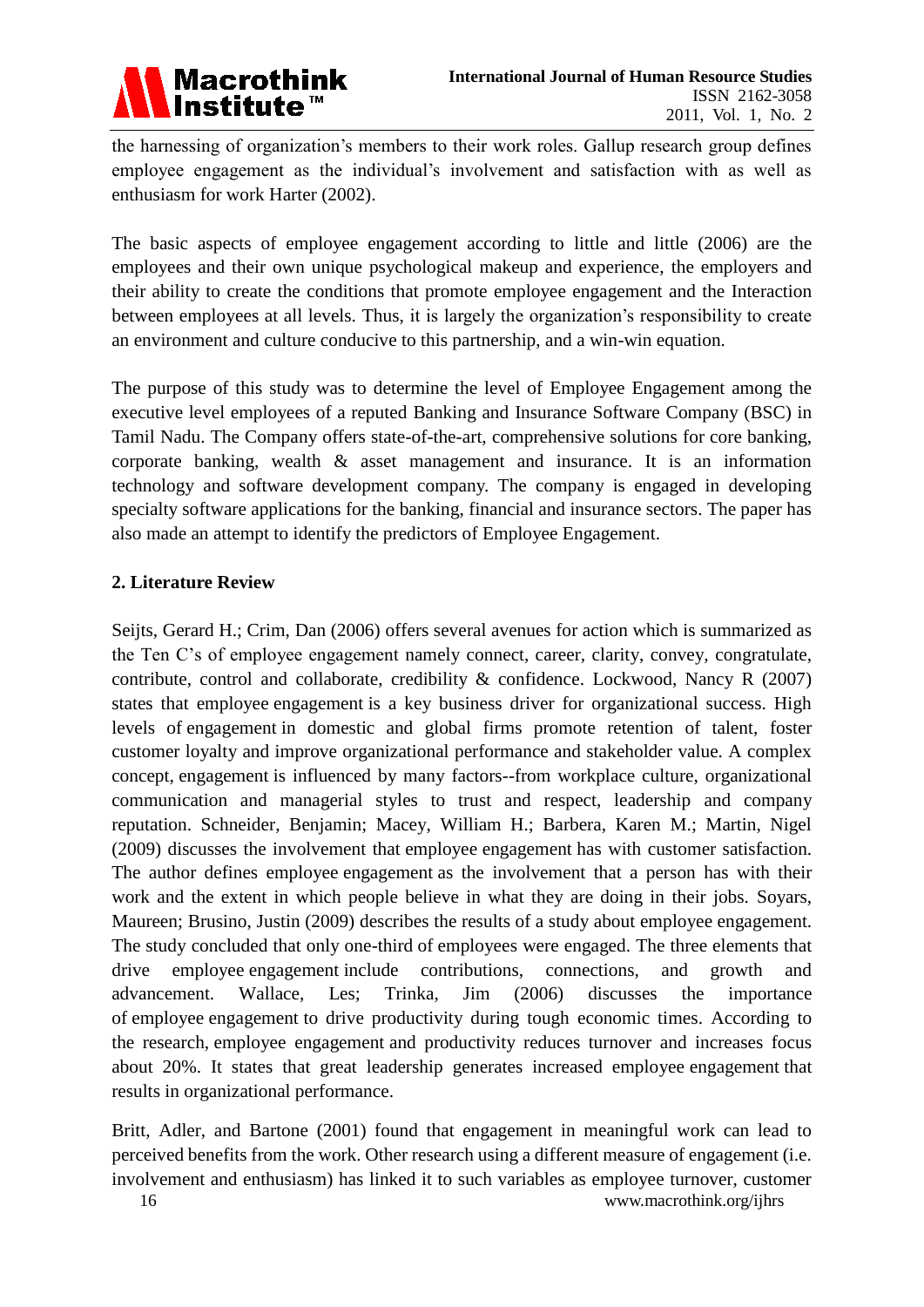

satisfaction–loyalty, safety, and to some degree, productivity and profitability criteria (Harter, Schmidt, & Hayes 2002).

Engagement has been defined more completely as when employees feel positive emotions toward their work, find their work to be personally meaningful, consider their workload to be manageable, and have hope about the future of their work (Nelson & Simmons 2003). The findings of studies conducted to create measurement tools in this area have further refined its definition to include a three-dimensional concept of work engagement (May, Gilson, & Harter 2004). The three factors include a physical component , an emotional component , and a cognitive component .Most often it has been defined as emotional and intellectual commitment to the organization (Baumruk 2004; Richman 2006; Shaw 2005) or the amount of discretionary effort exhibited by employees in their jobs (Frank et al. 2004).

Employee engagement predicts employee outcomes, organizational success, and financial performance (Bates 2004; Baumruk 2004; Harter et al. 2002; Richman 2006). However, it has also been reported that employee engagement is on the decline and there is a deepening disengagement among employees today (Bates 2004; Richman 2006). About half of all Americans in the workforce, are not fully engaged or they are disengaged, leading to what has been referred to as an ―engagement gap‖ (Bates 2004; Johnson 2004; Kowalski 2003). One of the most popular approaches in this area comes from the Gallup Organization (Harter, Schmidt, & Keyes 2003; Harter & Schmidt 2008). Results of this work have yielded a 12-item Gallup Workplace Audit (Rath 2007; Rath& Conchie 2009; Wagner & Harter 2006).

The main reason behind the popularity of employee engagement is that it has positive consequences for organizations. There is a general belief that there is a connection between employee engagement as an individual level construct and business results (Harter et al. 2002). Therefore there is reason to expect employee engagement to be related to individuals' attitudes, intentions, and behaviors. Although neither Kahn (1990) nor May et al. (2004) included outcomes in their studies, Kahn (1992) proposed that engagement leads to both individual outcomes (i.e. quality of people's work and their own experiences of doing that work), as well as organizational-level outcomes (i.e. the growth and productivity of organizations).

Further, the Maslach et al. (2001) model considers engagement as a mediating variable for the relationship between the six work conditions and work various outcomes and like burnout, should be related to outcomes such as increased withdrawal, lower performance, job satisfaction, and commitment (Maslach et al. 2001).

Although little work exists on Kahn*'*s conceptualization of the engagement construct, Britt, Adler, and Bartone (2001) found that engagement in meaningful work can lead to perceived benefits from the work. Other research using a different measure of engagement (i.e. involvement and enthusiasm) has linked it to such variables as employee turnover, customer satisfaction–loyalty, safety, and to a lesser degree, productivity and profitability criteria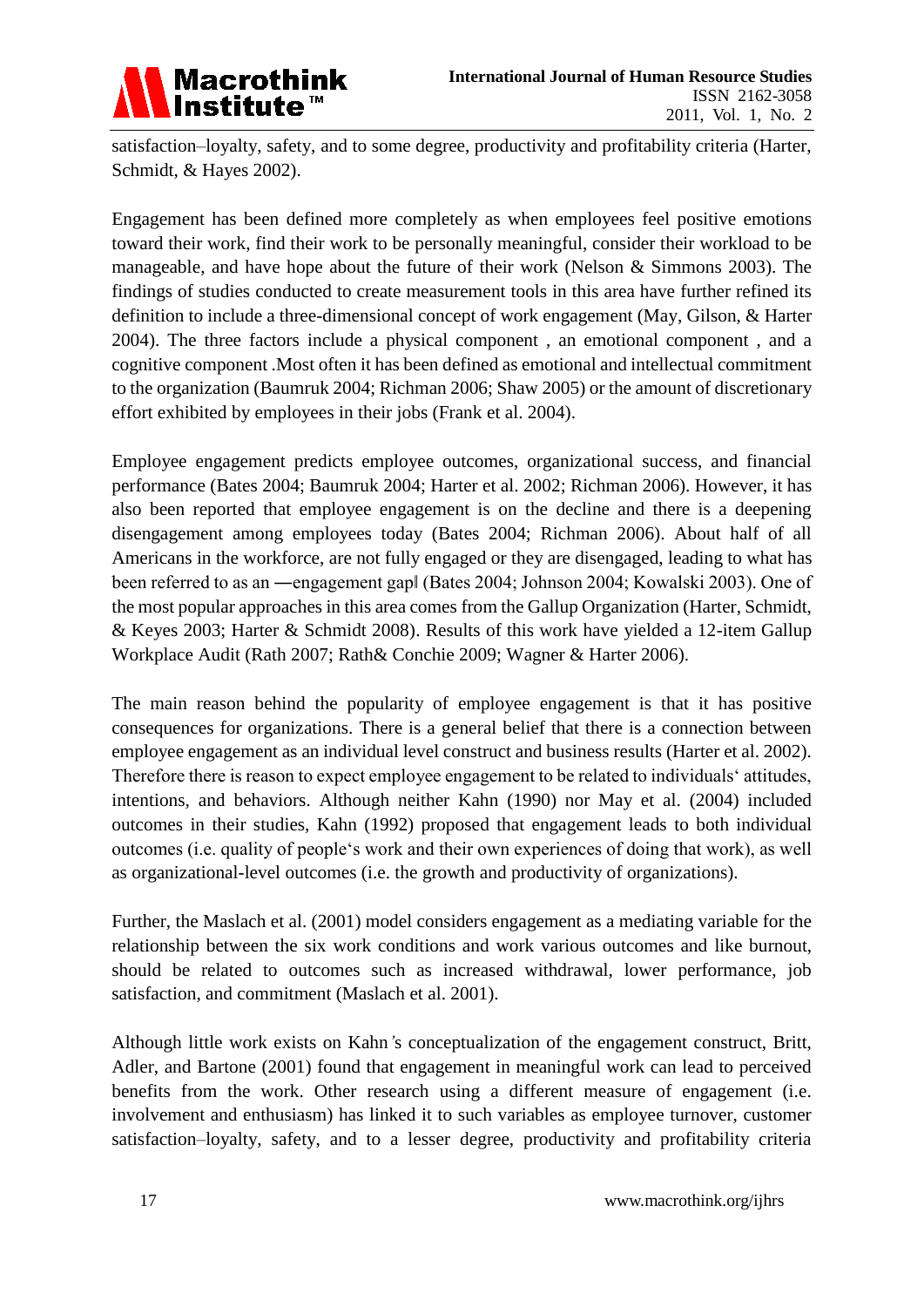

(Harter, Schmidt, & Hayes 2002). Thus, there are practical reasons that managers and researchers of organizations should be concerned with employees*'* engagement in work.

Even though there is no dearth of written documents on Employee Engagement, there are very few empirical studies that use the term Employee Engagement as the subject of scientific investigation. Although Employee Engagement is influenced by both personal and situational factors past researches have focused primarily on the role of situational factors and have neglected the role of personal attributes of the employee. The few studies that have examined the role of personal factors are confined mostly to the study of demographic variables. The role of personality is rarely examined as a predictor of Employee Engagement.

#### **3. Research Methodology**

The study aims to determine the level of employee engagement and to identify the key predictors of Employee Engagement among the executive level employees of a reputed Banking and Insurance Software Company.

All constructs were measured at the individual level. Whenever possible, the instrument used to operationalize the constructs was adopted from past research.

The population considered for this research consisted of 600 employees who belong to five divisions of the company.. The present study is confined to the executive level employees of a particular vertical of the company having more than one year of experience in the organization.

A questionnaire was so designed as to grade the responses of the employees based on the degree of their agreement. In designing the questionnaire, a 5- point Likert scale (strongly disagree to strongly agree) was used to reduce the statistical problems of extreme skewness (Fornell, 1992). The format and content of the questionnaire were pre-tested and validated using employees familiar with this issue.

Thus, a total agreement to the aspect of a question was indexed with 5 points while a total disagreement was indexed as 1. The reliability of the questionnaire was tested using the Cronbach's alpha test and the Cronbach alpha value was found as .924(>.5), which shows that the instrument is reliable.

Kaiser-Meyer-Olkin and Bartlett's tests were performed in order to verify if the data is suitable for Factor analysis. Factor analysis was performed in order to indicate the convergent and discriminant validity.

The respondents were asked to rate the ten factors based on their thought as to which of them contributed more to their engagement at workplace. Percentage contribution of each factor to the total cumulative score across all respondents for all factors is calculated which eventually gives the weight of each factor in leading to Employee Engagement.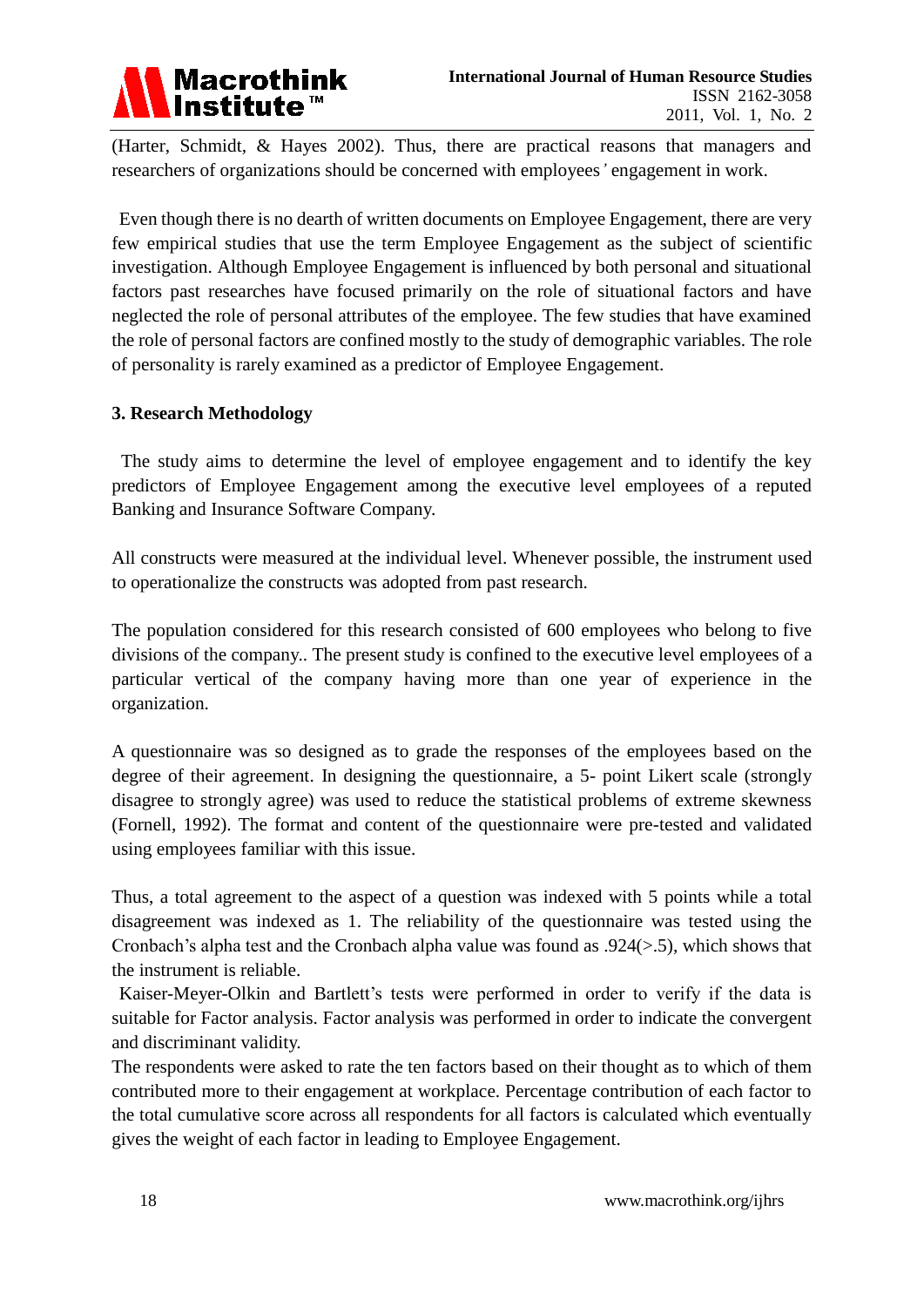

Data was collected by administering the specially designed questionnaire to a sample of 200 executives selected through quota sampling. The response rate was 89%. Quantitative data analysis has been done with the help of the following statistical tools viz., percentage analysis, factor analysis, One way ANOVA and Regression Analysis..

#### **4. Results and Discussion**

#### **4***.1 Percentage Analysis*

The findings from percentage analysis revealed that the respondents were aged between 30 and 50 years in terms of age (average age 40 years). Sixty two percent of the employees were males and the rest were females and majority of these respondents had a post graduate degree to their credit. Since, most industries in the geographical location have similar employee distributions this is a typical sample of this locale.

|       |        | Frequenc |         | Valid   | Cumulative |
|-------|--------|----------|---------|---------|------------|
|       |        |          | Percent | Percent | Percent    |
| Valid | Male   | 111      | 62.4    | 62.4    | 62.4       |
|       | Female | 67       | 37.6    | 37.6    | 100.0      |
|       | Total  | 178      | 100.0   | 100.0   |            |

#### **Table 1 Gender**

|       |       | Frequenc |         | Valid   | Cumulative |
|-------|-------|----------|---------|---------|------------|
|       |       |          | Percent | Percent | Percent    |
| Valid | 30s   | 125      | 70.2    | 70.2    | 70.2       |
|       | 40s   | 38       | 21.3    | 21.3    | 91.6       |
|       | 50s   | 15       | 8.4     | 8.4     | 100.0      |
|       | Total | 178      | 0.00    | 100.0   |            |

### *4.2 Factor Analysis*

The number of samples could be considered adequate for carrying out a factor analysis for the value of KMO was found to be 0.771. Further, the high value obtained in the Bartlett's test and the value of  $\sigma$  (0.000 <0.05) indicated that the data is appropriate for factor analysis. The latter was carried out for three different variables that have a profound impact on employee engagement that has resulted into a single component. Factor Analysis was employed on the variables in each of the theoretical dimensions of the questionnaire employed for this study. The Principal Axis Factoring (PAF) method was used with Vari max Rotation. Table 3 shows the Rotated Factor Matrix for Factor Analysis. In each case the items reduced to one factor per dimension. In order to delineate the most significant factors from the insignificant ones, about 21 factors were analysed and amongs these six were found to constitute 73 % of the variance. Hence these factors, viz., Employee Growth, Job Profile, Interpersonal Relationships, Employee Welfare, Empowerment, and Company Information were considered for further study.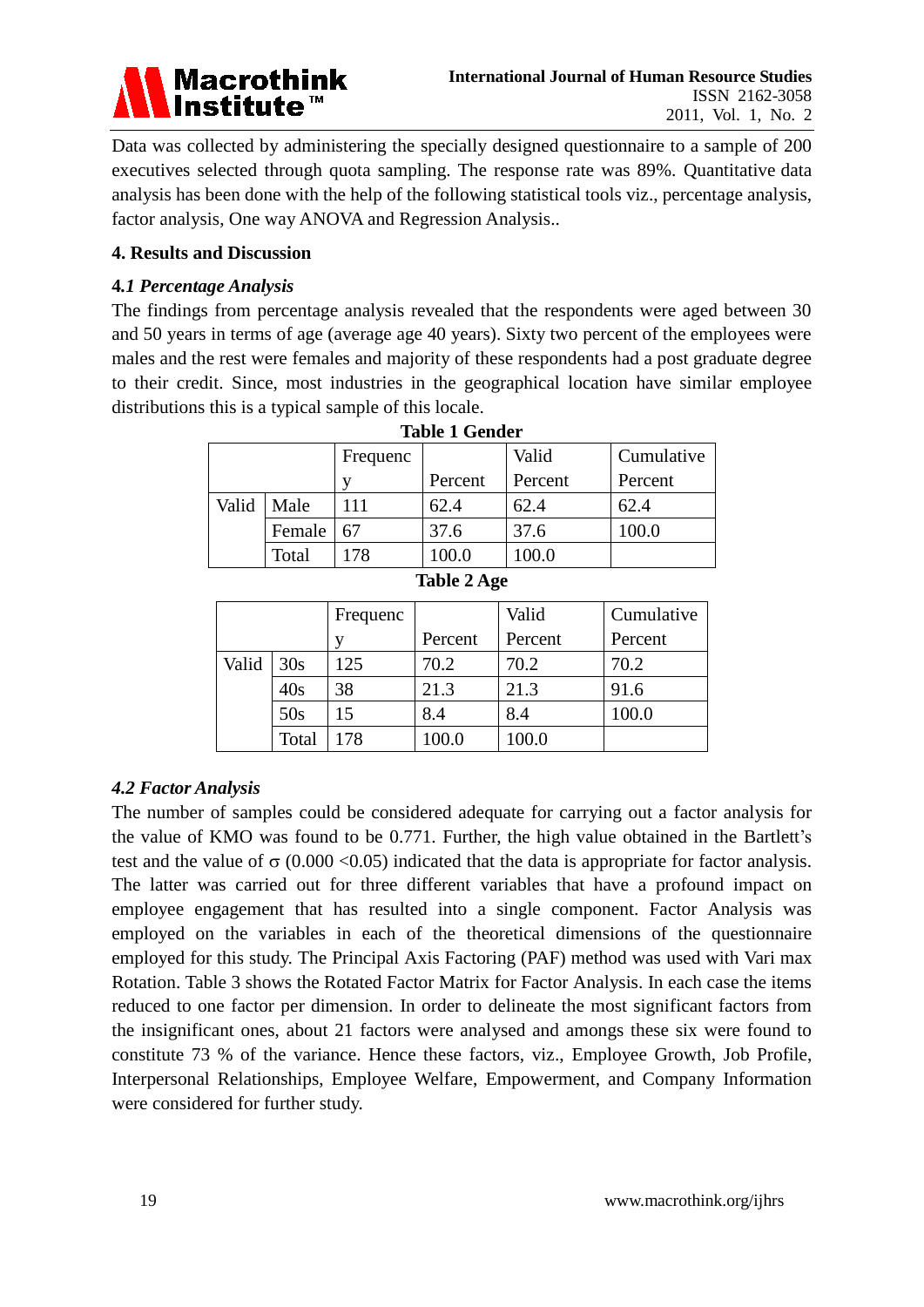

|                          | Component    |                |      |                |      |         |
|--------------------------|--------------|----------------|------|----------------|------|---------|
|                          | $\mathbf{1}$ | $\overline{2}$ | 3    | $\overline{4}$ | 5    | 6       |
| Recreation               | .845         |                |      |                |      |         |
| Training                 | .773         |                |      | .302           |      |         |
| Opportunities            |              |                |      |                |      |         |
| <b>Wellness Programs</b> | .712         | .303           | .354 |                |      |         |
| Promotions               | .596         |                | .595 |                |      |         |
| <b>Career Path</b>       | .582         |                |      |                | .362 | .480    |
| <b>Rewards</b>           | .522         |                |      | .359           | .385 | .394    |
| <b>Skills</b>            |              | .862           |      |                |      |         |
| Supervisor               |              | .820           |      |                |      |         |
| <b>Job Understanding</b> | .396         | .599           |      |                |      |         |
| <b>Trust</b>             |              | .517           | .408 |                |      | $-.314$ |
| <b>Decision Making</b>   |              |                | .833 |                |      |         |
| Communication            |              |                | .703 |                |      |         |
| Respect                  |              |                | .574 |                | .386 |         |
| <b>Tasks</b>             | .399         |                | .439 |                | .320 |         |
| Flexibility              |              |                |      | .849           |      |         |
| Time                     |              |                |      | .815           |      |         |
| Motivation               |              | .408           |      | .551           |      | .542    |
| <b>Views</b>             |              |                |      | .312           | .784 |         |
| Expectation              |              |                |      |                | .665 |         |
| Resources                | .430         |                |      |                | .631 |         |
| Newsletter               |              |                |      |                |      | .797    |

## **Table 3 Rotated Component Matrixes (a)**

Extraction Method: Principal Component Analysis.

Rotation Method: Varimax with Kaiser Normalization. a Rotation converged in 19 iterations.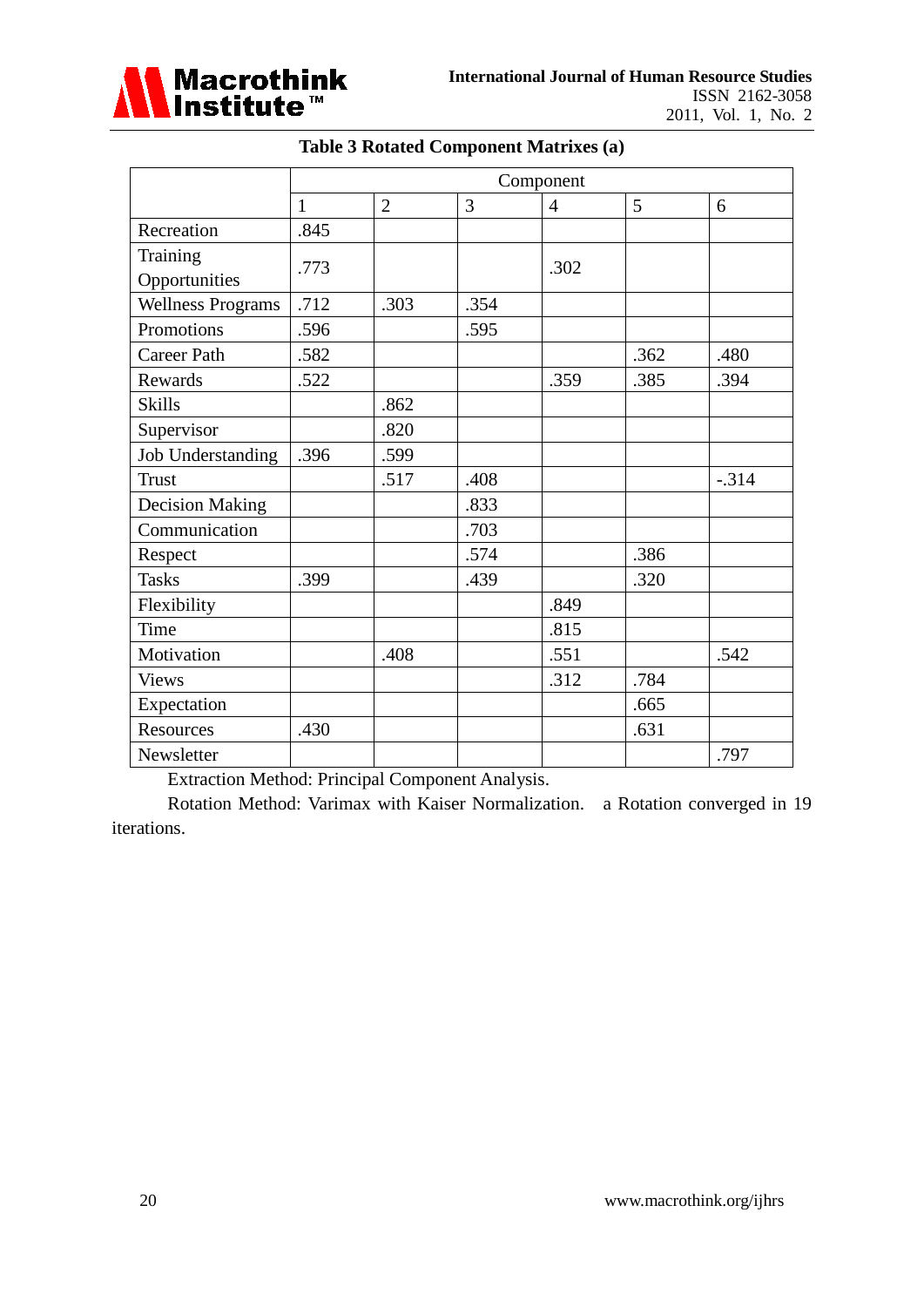

### *4.3 Regression Analysis*

Multiple Regression Analysis was performed with engagement as the criterion variable. The predictor variables were Employee Growth, Job Profile, Interpersonal Relationships, Employee Welfare, Empowerment, and Company Information.

|      |         |     |                     | Std.      | Error |
|------|---------|-----|---------------------|-----------|-------|
| Mode |         |     | Adjusted $\vert$ of |           | the   |
|      |         |     | R Square   R Square | Estimate  |       |
|      | .860(a) | 739 | .730                | .51977861 |       |

| Table | 4 Model | <b>Summary</b> |
|-------|---------|----------------|
|-------|---------|----------------|

|                |                                | Unstandardized |       | Standardized |             |       |
|----------------|--------------------------------|----------------|-------|--------------|-------------|-------|
|                |                                | Coefficients   |       | Coefficients | $\mathbf T$ | Sig.  |
| Mode           |                                |                | Std.  |              |             | Std.  |
| $\mathbf{l}$   |                                | B              | Error | Beta         | B           | Error |
| $\overline{1}$ | (Constant)                     | 1.13E-01<br>6  | .039  |              | .000        | 1.000 |
|                | Employee<br>Growth             | .345           | .039  | .345         | 8.819       | .000  |
|                | Job Profile                    | .127           | .039  | .127         | 3.261       | .001  |
|                | Interpersonal<br>Relationships | .325           | .039  | .325         | 8.317       | .000  |
|                | Employee<br>Welfare            | .545           | .039  | .545         | 13.941      | .000  |
|                | Empowerment                    | .428           | .039  | .428         | 10.951      | .000  |
|                | Company<br>Information         | .137           | .039  | .137         | 3.506       | .001  |

#### **Table 5 Coefficients (a)**

a Dependent Variable: REGR factor score 1 for analysis 2

Based on the coefficient values, it is found that Employee Welfare and Empowerment have the maximum influence on employee engagement followed by Employee Growth and Interpersonal relationships.

### *4.4 ANOVA*

One way ANOVA was performed to determine the association between the variables Gender and Age with level of Engagement.

### **4.5 Gender and Engagement**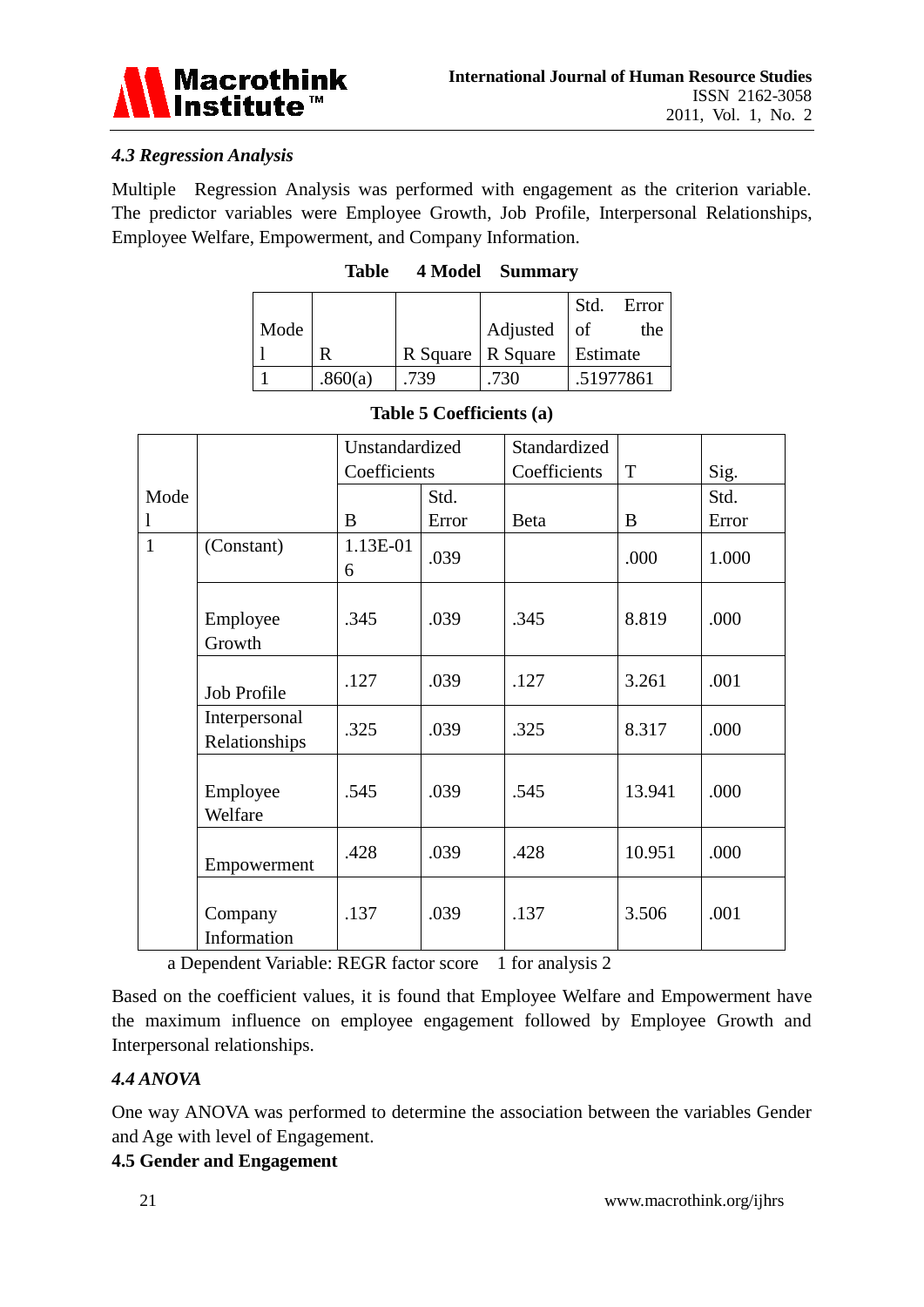

H0: There is no significant difference in employee engagement based on gender

 $H<sub>1</sub>$ : There is significant difference in employee engagement based on gender

|                      | of<br>Sum |     | Mean   |       |      |
|----------------------|-----------|-----|--------|-------|------|
|                      | Squares   | Df  | Square | F     | Sig. |
| Between<br>Groups    | 2.691     |     | .245   | 1.039 | .415 |
| <b>Within Groups</b> | 39.090    | 166 | .235   |       |      |
| Total                | 41.781    | 177 |        |       |      |

## **Table 6 Gender and Engagement**

As the sig. value is  $.415$  ( $> 0.05$ ) null hypothesis is accepted. There is no significant difference in employee engagement based on gender.

### **Age and Engagement**

H0: There is no significant difference in employee engagement based on age H1: There is significant difference in employee engagement based on age

### **Table 10 Age and Engagement**

|                      | of<br>Sum      |     | Mean   |       |      |
|----------------------|----------------|-----|--------|-------|------|
|                      | <b>Squares</b> | Df  | Square | F     | Sig. |
| Between<br>Groups    | 4.716          |     | .429   | 1.057 | .399 |
| <b>Within Groups</b> | 67.307         | 166 | .405   |       |      |
| Total                | 72.022         |     |        |       |      |

As the sig. value is .399 (>.05), null hypothesis is accepted. There is no significant difference in employee engagement based on age.

### **4. Conclusion**

The research revealed that the level of employee engagement among the executive cadre is quite satisfactory. This study has brought forth the following;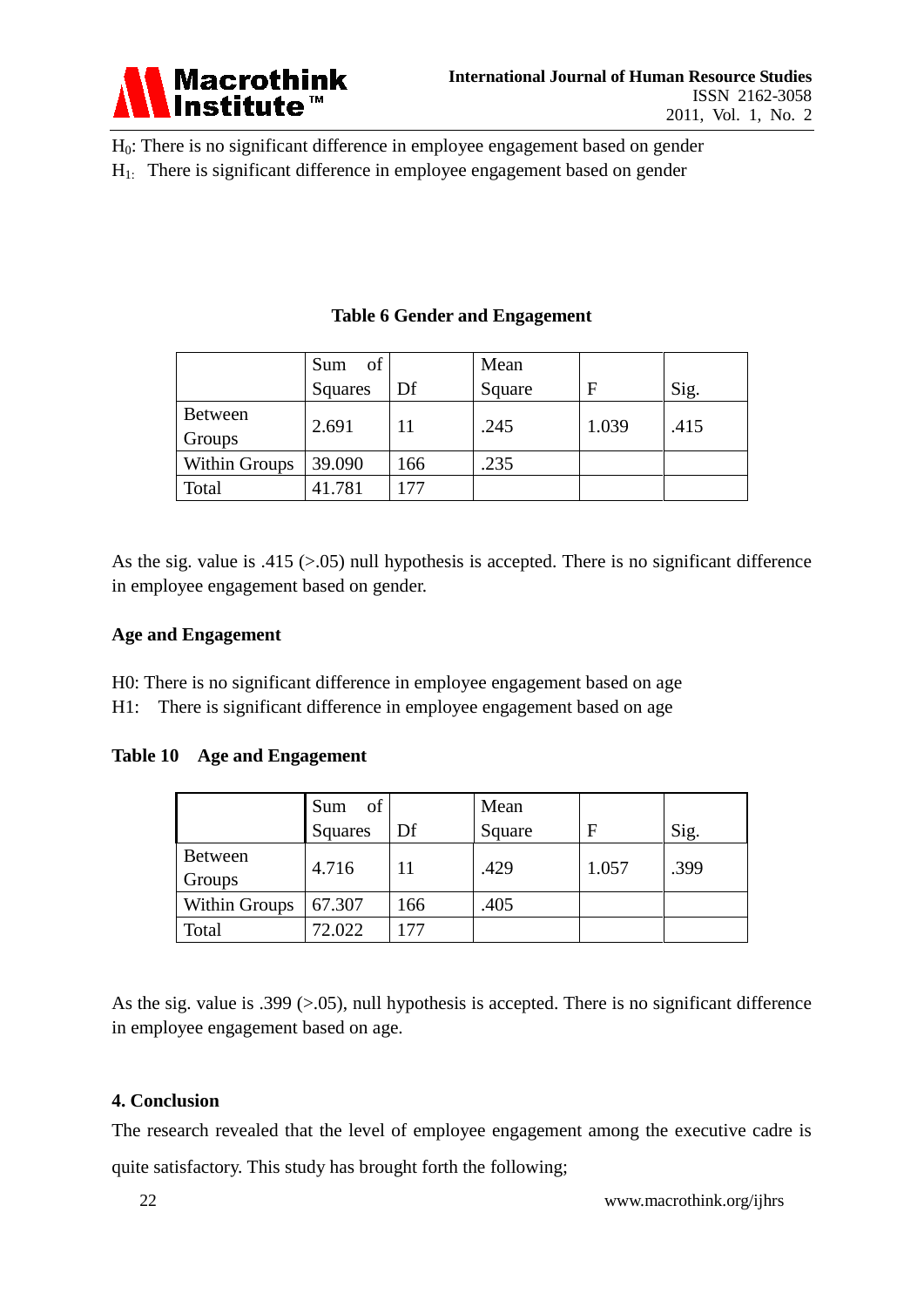

- **a**. 61.2% of respondents agreed and the rest (33.7%) were not in agreement with the fact that promotions are handled fairly, and that there is an atmosphere of openness and trust.
- **b.** 74.1% of respondents seemed to feel that they are not involved in decisions that affect their work.
- **c.** 59.5% of respondents agreed that their job leaves them with enough time for family/personal life.
- **d** 58.4% of respondents agree and 39.3% of respondents disagree that their performance is improved by wellness programs.
- **e.** 37.6% of respondents are fully engaged and 62.4% of employees are partially engaged.
- **f.** The variables were reduced to 6 factors Growth, Work, Interpersonal Relationships, Welfare, Resources, and Information.
- **g.** Out of the 6 factors, welfare and resources have the most influence on engagement followed by growth and interpersonal relationships.
- **h.** There is no significant difference in employee engagement based on gender or age.
- **i.** It was found that 37% of the selected employees are fully engaged and 63 % were partially engaged.

This study identified Employee welfare, Empowerment, Growth and Interpersonal relationships as the critical predictors i.e. those survey items which have major impact on engagement. For the sample as a whole, it is evident that there is considerable scope for improvement in the level of employee engagement in the organization, if annual engagement surveys are rolled out on a company wide basis and actions are taken based on the results. Since the parameters used in the study vary from one study to another it is not possible to generalize our findings. The predictors of Employee Engagement are highly organization specific. Based on the study the following suggestions were made to enhance employee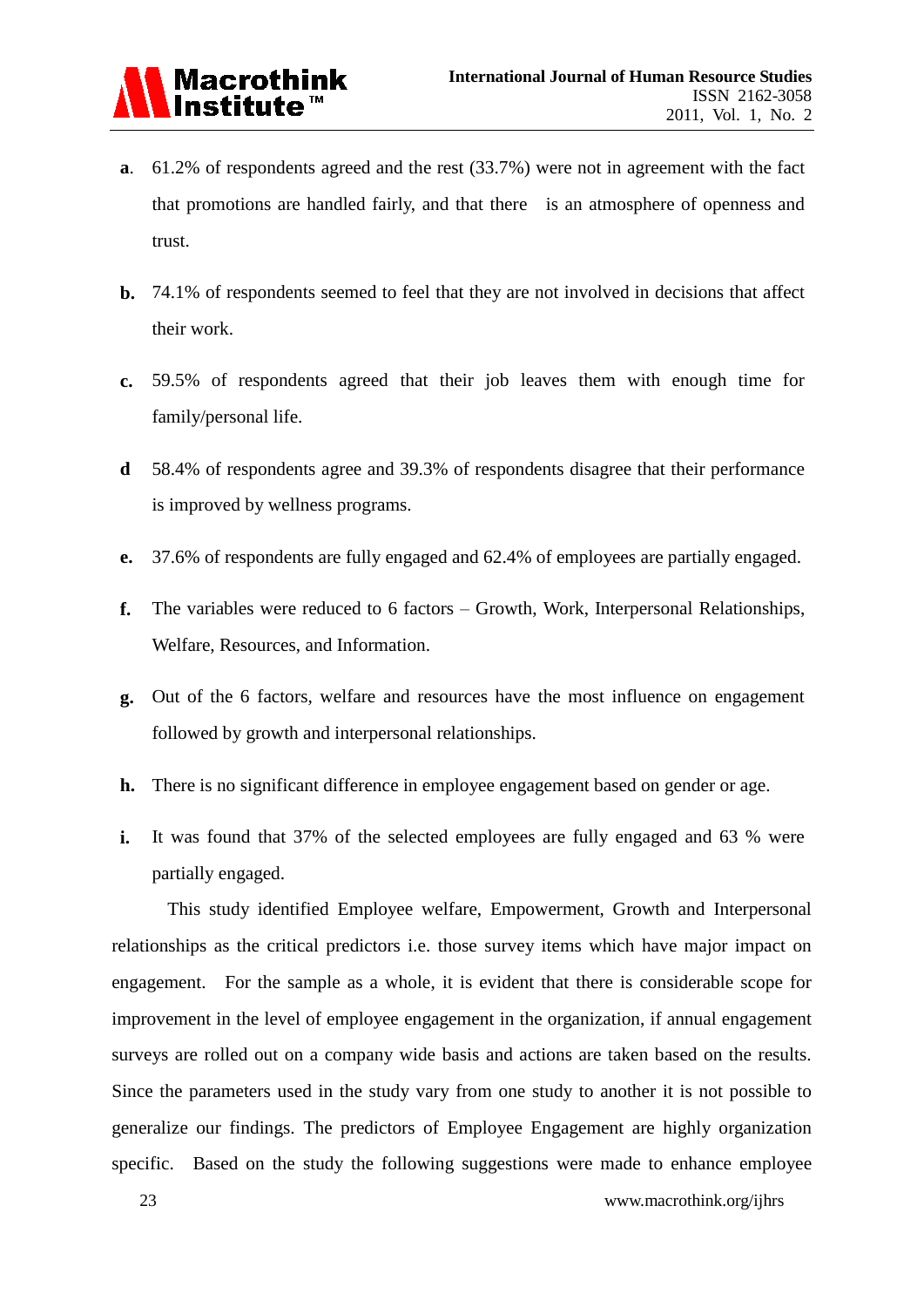

engagement

- **a.** As considerable number of employees felt that promotions are not handled fairly, management should find out the cause for such an opinion among employees and rectify it.
- **b.** As there is lack of trust and co-operation between teams, Team Counselling can be done to help employees develop trust and co-operation.
- **c.** Managers should involve their subordinates in decision making process while taking decisions which affect their work.
- **d.** Steps must be taken to improve wellness programs and to ensure that everyone benefits from such initiatives.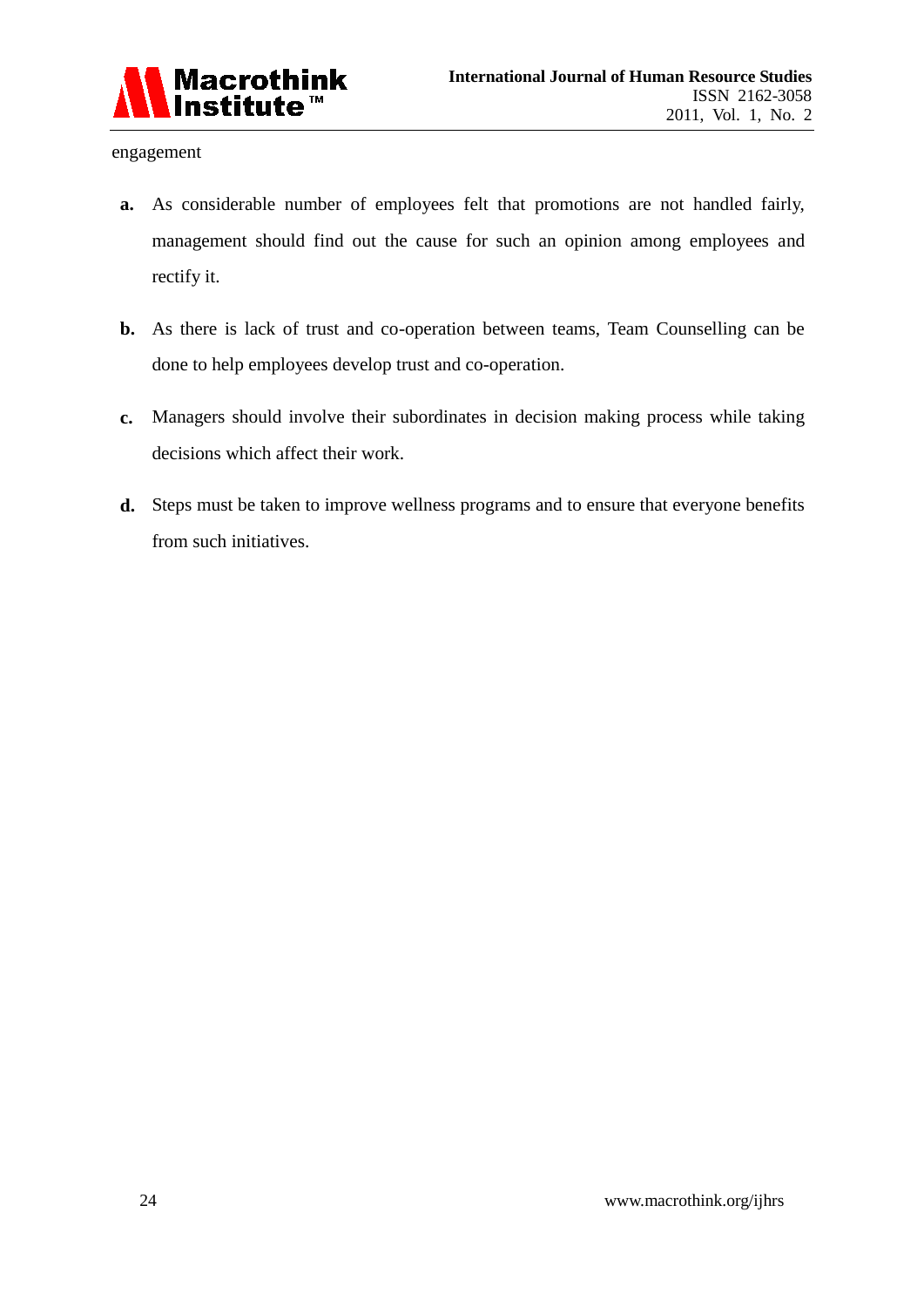

### **5. References**

- 1. Bates, S. (2004), ―Getting engaged‖, *HR Magazine*, *49 (2),* 44-51.
- 2. Baumruk, R. (2004), ―The missing link: the role of employee engagement in business success‖, *Workspan*,*47,* 48-52.
- 3. Britt, T. W., Adler, A. B., &Bartone, P. T. (2001). Deriving benefits from stressful events: The role of engagement in meaningful work and hardiness. *Journal of Occupational HealthPsychology*, *6,* 53–63.
- 4 Frank, F.D., Finnegan, R.P. and Taylor, C.R. (2004), ―The race for talent: retaining and engaging workers in the 21st century‖, *Human Resource Planning,27 (3),* 12-25.
- 5. Harter, J. K., Schmidt, F. L., & Hayes, T. L. (2002), Business-unit-level relationship between employee satisfaction, employee engagement, and business outcomes: A meta analysis. *Journal of Applied Psychology*, *87,* 268–279.
- 6. Harter, J. K., Schmidt, F. L., & Keyes, C. L. M. (2003), Well-being in the workplace and its relationship to business outcomes: A review of the Gallup studies. In C. L. M. Keyes & J . Haidt (Eds.), *Flourishing: Positive psychology and the life well-lived* (pp. 205–224). Washington, DC: American Psychological Association.
- 7.Kahn,W.A. (1990), ―Psychological conditions of personal engagement and disengagement at work, *Academy of Management Journal*, *33,* 692-724.

8. Kahn, W.A. (1992), ―To be full there: psychological presence at work‖, *Human Relations, 45,321*-

9..May, D.R., Gilson, R.L. and Harter, L.M. (2004), ―The psychological conditions of meaningfulness, safety and availability and the engagement of the human spirit at work‖, *Journal of Occupational & Organizational Psychology*,*77,* 11-37.

10. Lockwood, Nancy R (2007), Leveraging Employee Engagement for Competitive Advantage: HR's Strategic Role. HR Magazine, Mar 2007, Vol. 52 Issue 3, Special section p1-11, 11p.

11. Schneider, Benjamin; Macey, William H; Barbera, Karen M.; Martin, Nigel. (2009), Driving Customer Satisfaction and Financial Success through Employee Engagement, People & Strategy, 2009, Vol. 32 Issue 2, p22-27, 6p.

12.Seijts, Gerard H.; Crim, Dan (2006), What engages employees the most or The Ten C's of employee engagement. Ivey Business Journal, Mar/Apr2006, Vol. 70 Issue 4, p1-5, 6p.